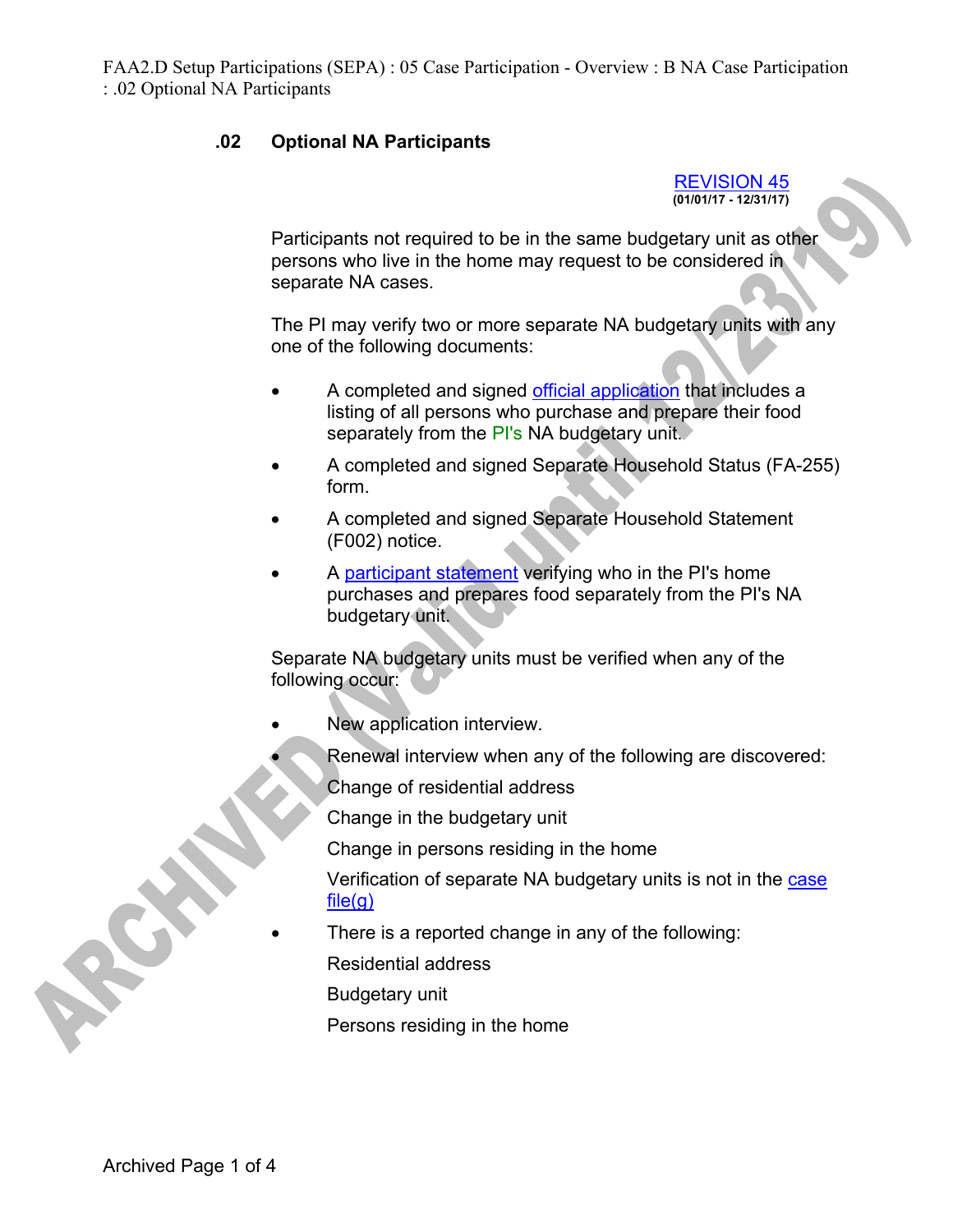> Do not deny the application solely because the participant signs a statement claiming separate NA budgetary units when they must be considered one NA case. Provide the PI an opportunity to apply for everyone who must be in the NA case together. (See Mandatory NA Participants)

The following may be considered as separate NA budgetary units:

- Participants who live together and who purchase and prepare their food separately.
- Participants who are unable to purchase and prepare their own food when both of the following apply:

The participant has a disability that prevents them from purchasing and preparing food.

The participant has others purchase and prepare their food separately for them.

- Parents and adult children, age 22 and over, when they live together and purchase and prepare their food separately.
	- NOTE When currently receiving benefits, consider adult children eligible for separate NA case status the month after the month of their 22nd birthday.
- Brothers and sisters, 18 and over, not living with their parents when they purchase and prepare their food separately.
	- Participants residing in separate dwellings on the same property. These participants may purchase and prepare their food together and still be considered separate NA budgetary units.

 A child or sibling may be living in a separate dwelling or vehicle on the property of parents or siblings. The separate dwelling or vehicle may be considered the primary residence of the child or sibling for as long as the child or sibling does not use the facilities in the parents' home. When the separate dwelling is their primary residence, they may be considered a separate NA budgetary unit.

## **EXCEPTION**

Separate NA budgetary units cannot be allowed when the child or sibling uses the bathroom or kitchen within the home of the parent or sibling on a regular basis.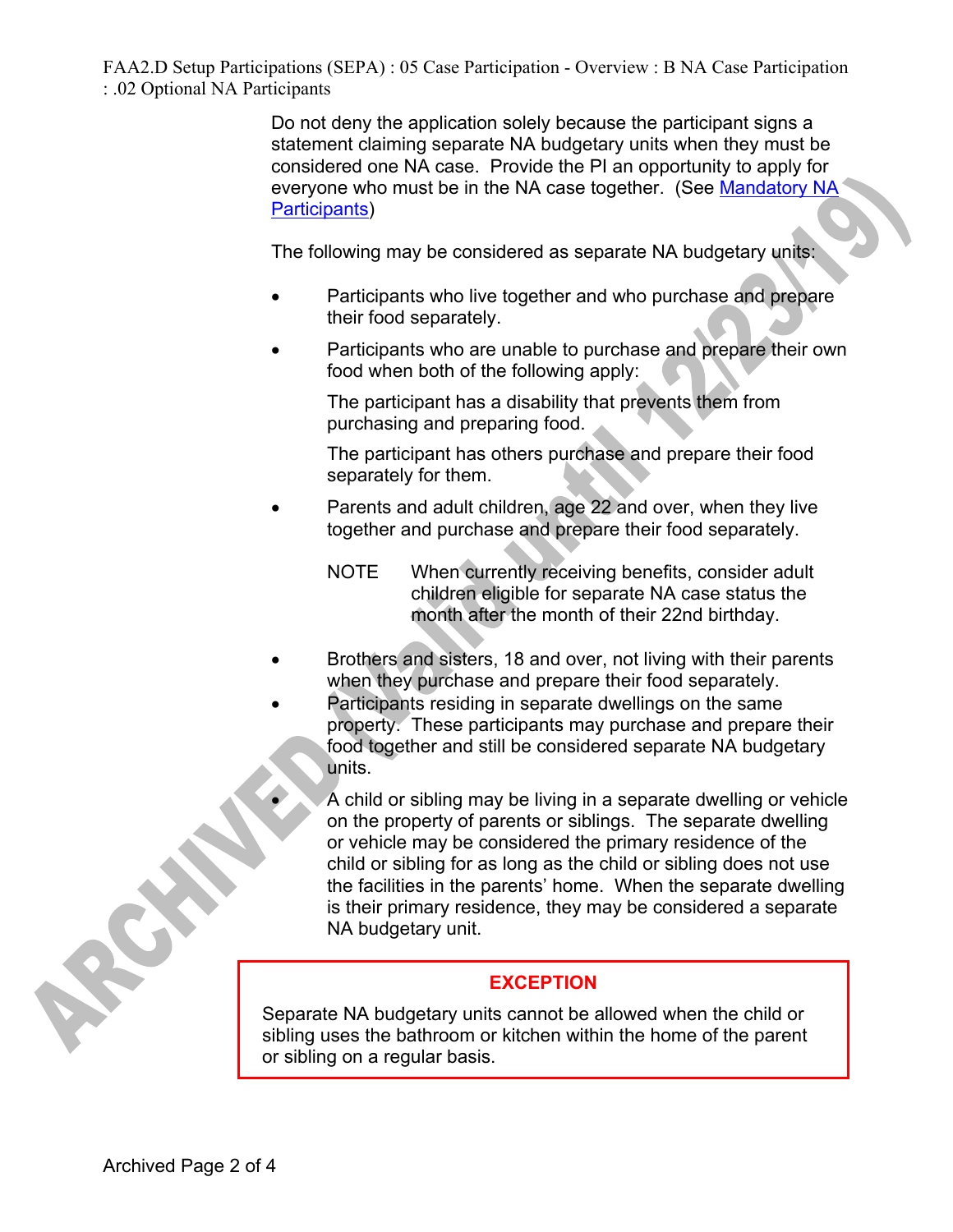- Migrant families living in a camp setting who purchase and prepare their food together but live in separate dwellings.
- Native American families living on the reservation who purchase and prepare their food together but live in separate dwellings.
- The PI has the option to include or not include a foster child or adult in the budgetary unit. When not included, the foster child or adult cannot be a separate NA budgetary unit. Consider the foster care child or adult as a boarder. For more information see Foster Individuals-NA.
- An otherwise mandatory NA participant who works or attends school away from home may be considered a separate NA budgetary unit when both of the following have occurred:

The participant has been out of the home at least 30 consecutive calendar days.

The participant has established a permanent residence away from the budgetary unit (e.g. an apartment or house, not a motel).

- NOTE Consider the separate residence of an otherwise mandatory NA participant questionable and verify the residence.
- Participants who are both elderly (60 or over) and disabled (and their spouse) may normally purchase and prepare food with non-participants and be allowed as a separate NA budgetary unit. For this to occur, the following conditions must be met:

The elderly and disabled participant must be unable to purchase and prepare meals because of either of the following:

- A permanent disability. (See Elderly or Disabled NA Participants for permanent disability requirements)
- A non-disease related, severe, permanent disability. (See Medically Qualified Sources(g))

When the participant has no documentation from SSA or VA, disability may be verified by a statement from a medically qualified source(g).

The income of the others living with the elderly and disabled participant must be at or less than 165% of federal poverty level. This does not include the income of the elderly and disabled participant and their spouse.